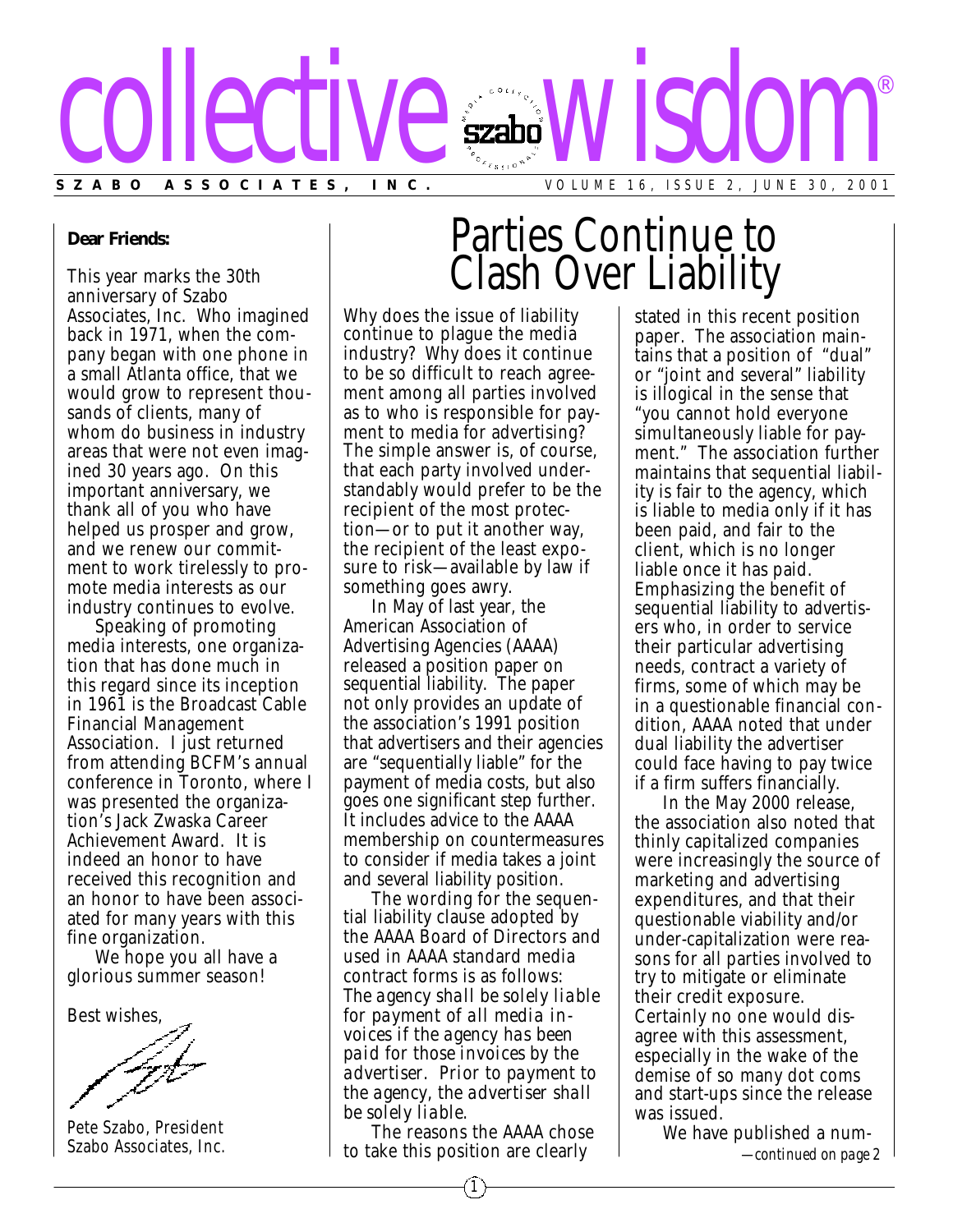## *Clash Over Liability —*

ber of articles in this newsletter over the years about the liability issue. (The September 2000 issue of *Collective Wisdom* is the most recent article devoted to liability, although we have touched on the subject in many others.) While we acknowledge that proponents of different positions on the matter have made some valid arguments in support of their positions, Szabo Associates has been a vocal proponent of joint and several liability because we believe it fairly protects the interests of media properties. *—continued from page 1*

In a simpler and more perfect world, each party would receive payment from the party with whom it directly dealt. In the world of media, as we all know, where signed contracts sometimes do not exist and numerous parties are involved in a buy, unforeseen circumstances can create havoc with what should have been a simple exchange of money for services rendered.

If an agency goes out of business after having been paid by an advertiser for media services that have benefited the advertiser, should media not expect to seek redress from the party who received the benefits from the services? If the advertiser has not paid its agency, should the advertiser have the right to say to media, "Why should I talk to you when my agreement is with the agency?" And should the agency have the right to say to media, "What business have you to call my client for money?" These questions, and many more, continue to vex media properties as the debate rages on.

Our intent here at Szabo Associates is certainly not to

disparage the AAAA because of its position or to disregard the merits of opposing viewpoints on this extremely complicated issue. We respect the association's involvement in protecting the interests of its membership, whose creditworthiness and stability continue to make our clients' jobs easier. Rather, what we propose is that credit departments of media properties regardless of their liability positions—increase their due diligence in determining exactly who is responsible for payment as well as making sure their liability position is clearly stated and properly communicated *to all parties involved*. Media properties also should be aware of the AAAA's advice to its membership regarding countermeasures to media's joint and several liability position. In the face of such visible and vocal opposition in principle that the organization has expressed, media should be extremely attentive to all communications received by other parties to the agreement in order to effectively address alterations in the agreement prior to any payment problems. *We strongly suggest that you enlist your company attorney to assist you in evaluating your options and developing procedures.*

It is very important to carefully review the wording of your liability clause in your company's contracts and documents and to compare it with the wording in contracts and documents originating from other parties. For example, is there a discrepancy between the language contained in your own contract and the language contained in a rep firm's national sales contracts that are sent to agencies and buying services? Insist that your liability clause be included in these contracts.

Media credit applications usually include a clause which sets forth a joint and several liability position (media properties with a joint and several liability position should submit credit applications for signature to both the agency and the advertiser!), while media contract forms originating from agencies often include a sequential liability statement. The AAAA advises that member agencies receiving credit applications with a joint and several liability clause from media may choose to amend the form by striking the dual liability phrase, substituting the sequential liability clause, and initialing the revision.

If your position is one of dual liability and you receive such a revision, you might choose to either reject the order altogether or reject the amendment, annotate the document with your liability clause, and return it to the agency. It is advisable, if you do this, to accompany the document with a letter explaining your action, and to copy other parties involved. Under these circumstances, options available to the agency and/or advertiser, according to the AAAA, are 1) the advertiser can choose to cancel the order, 2) the agency can send the medium a written statement that it rejects any liability language different from its proposed language, or 3) the agency and advertiser can ignore the annotation and allow the courts to decide which liability clause is enforceable if problems occur. If the agency chooses option #2, your attorney may advise you to respond immediately with a letter to both the agency and advertiser reaffirming your position and stating that your position is not subject to negotiation. In the case of both options  $#2$  and  $#3$ , restatement of your liability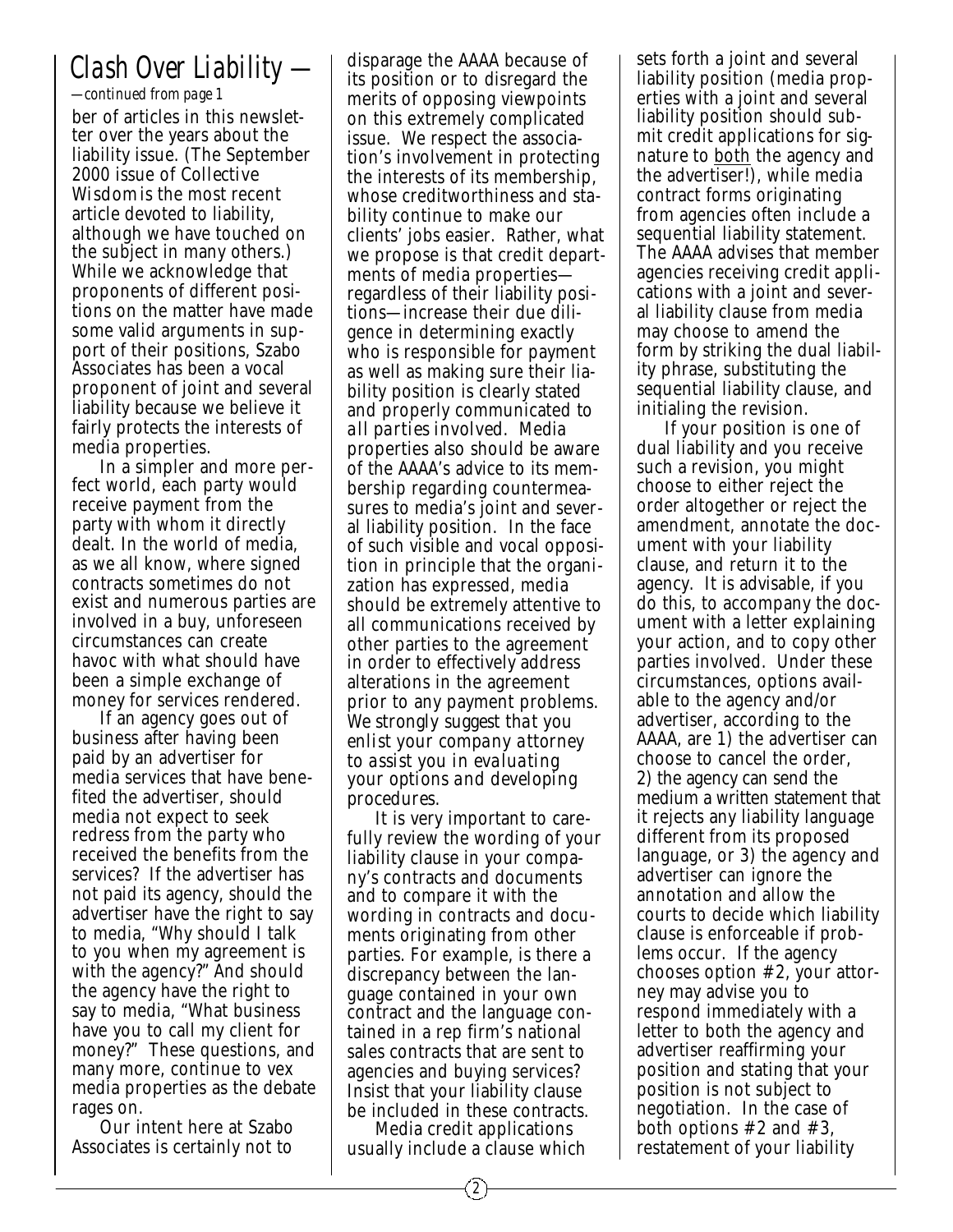clause on all appropriate correspondence, such as invoices, letters attached to contracts, and rate cards will help support your position if the matter ultimately ends up in a judge's hands.

The AAAA also suggests that an agency, in order to properly define its role and to further reduce its exposure in the event of an advertiser's default, include in its client agreement a clause stating that, for media and production purchases, the agency is functioning as an agent for a disclosed principal. By law, a person or entity acting as an agent for a disclosed principal is not liable for the contract debts of the disclosed principal. One protective measure for you to consider in this circumstance might be to send the advertiser an agreement signed by the agency notifying the advertiser that the agency has bound him to the liability. Or, you could develop inhouse a document, which

would be signed by the advertiser, confirming that the agency is authorized to negotiate and enter into a binding contract on the advertiser's behalf and including a statement that, if the advertiser entrusts the agent with money to pay you, the advertiser will remain liable if the agency fails to pay.

Of course, agencies who choose to do business with advertisers with questionable creditworthiness can also choose to require payment prior to media closing or cancellation dates, an option that the AAAA recommends that its membership consider. Agencies with stability and integrity that make this choice eliminate problems for both themselves and media. When an agency itself has questionable creditworthiness, payment in advance from the agency might be the prudent choice for media regardless of the parties' positions on liability.

It should be noted here that none of the measures discussed in this article can prevent lia-

3



"DUAL LIABILITY? THAT MEANS IF TWO FELLAS CAN'T AGREE ON WHO SHOULD PAY A BILL, THEY SETTLE IT DNCE AND FDR AIL WITH A PAIR OF PISTOLS!"

bility disputes with agencies and/or advertisers from ever occurring, nor can they ensure that you will prevail in the courtroom. The only practical way to eliminate disputes over liability issues is to have an agreement in place, which is signed by all authorized parties to the agreement, as to who is responsible for payment to media.

"Who is liable for payment?" is a question that will clearly continue to be asked and argued about by media properties, agencies, advertisers, and attorneys throughout the country. Perhaps somewhere down the road, opposing voices will reach a major compromise agreement that will reduce litigation, preserve an atmosphere of goodwill, and increase the likelihood of a fair outcome for all parties. Until that time, a credit policy that includes a clear statement of your liability position along with communication procedures to ensure all parties to the agreement are aware of that position—is key to its effective enforcement both in and out of the courtroom. ♦

*To review a complete transcript of the AAAA position paper on sequential liability, log onto the AAAA Web site at www.aaaa.org. Click on "News and Information" at the top of the home page. Click on "News Releases," select "View News Releases for the Year 2000," then select "May." You will see the release dated 5/11/2000 titled "AAAA Launches New Series of Position Papers Addressing Key Industry Issues." Within this release, you can select "first installment," which presents the paper in its entirety.*